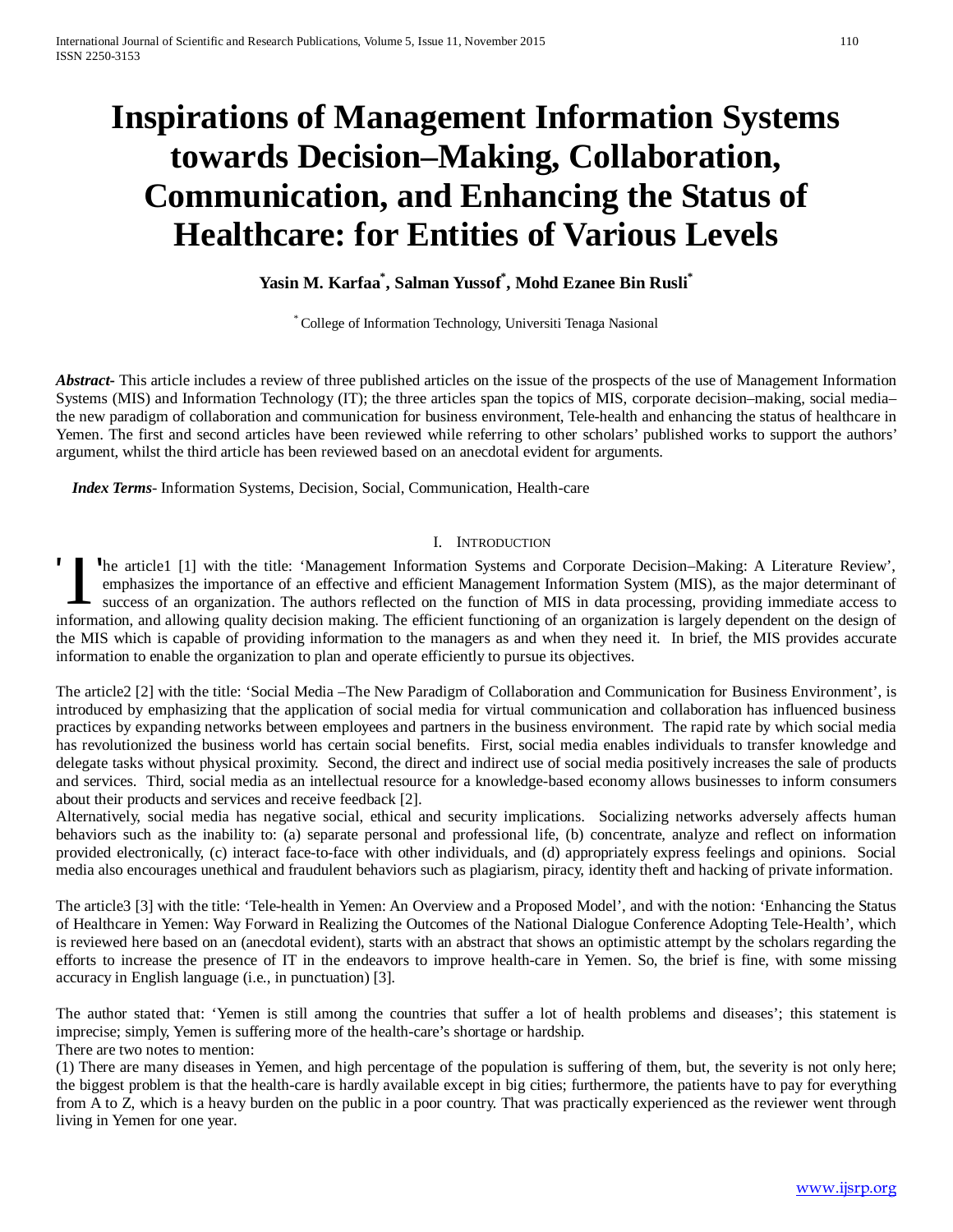(2) There are tens of thousands of Yemeni individuals who are traveling to Jordan to seek health-care centers; some of them stay for several weeks; some for several months; some even stay for one or two years in Jordan for Hospital's services.

Upon asking some of Yemeni individuals who were available in Jordan to seek healthcare services, they answered: 'In Yemen there is nothing'. Again, that was practically experienced, as the reviewer was having two vacations in Jordan, from December 2013 till February 2014, and was staying in the same hotel which was full of Yemeni families seeking Health-care services in Jordan. Hence, it seems that, in their article, the authors of article3 are not unveiling the real situation in Yemen.

#### II. CONTEXT, RELEVANCE ANDAPPLICABILITY

 In article1, the ideas presented by the authors in support of MIS and corporate decision making are supported by other current research. According to Reddy, Srinivasu, and Rao, V.S., (2009), MIS benefits business organizations by providing quick access to information to improve daily activities and contact outside the organization. MIS is a time saving device that can assimilate and process large amounts of data to allow managers to solve problems and make routine decisions based on human and material resources.

The MIS of an organization is very complex and involves a series of transactional processes, technologies, procedures and best practices. The effectiveness and efficiency of an organization are improved by MIS as a support system to increase the organization's performance (Brandas, 2011). A study by Perez-Mendez and Machado-Cabezas, (2015) found that Spanish companies' use of MIS has positive effects on their profitability. The authors conclude that there is a significant correlation between applying MIS and improvement in the company's performance. However, there are factors that limit the generalizability of this study such as the use of a small sample size of a few Spanish companies, variables that are not included in the questionnaire and the investigation period which was done prior to the present economic crisis.

MIS also differs from other information systems because its primary objective is to analyze operational activities in the organization. Undoubtedly, MIS is a crucial tool in providing options to decision makers because it is tailored to support human decision making [7]. The authors emphasized that MIS ensures positive outcomes and guarantees business profitability because it can process data accurately.

In article2, the successful application of social media in business organizations is further supported by research done in emerging markets of Asia, Australia, Europe and United States. China as an advanced market economy introduced social media in both local and international corporations as a platform to engage Chinese consumers [8]. Small businesses in the United States employed the use of Facebook, Twitter, LinkedIn, and YouTube to increase their revenue by reaching millions of internet users [9]. Such websites are easy to set up and modified and therefore favored by small businesses.

In Australia, Twitter is extensively used as a commercial tool in public-listed companies and financial industries [10]. Social media is also widely accepted in the European Union by small and large enterprises for internal and external communication, knowledge sharing and recruitment of employees [11]. Airports in the United States uses social media to engage customers, promote their airline partners, and enhance concession revenue through airport blogs [12].

The purpose of the paper by Georgescu and Popescul, (2013) is to discuss the impact of social media in business and how it has caused a paradigm shift in how businesses operate in a virtual world. The authors support for social media is relevant to the present environment of technological advancement in social and economic life. Social networking sites are abundant, and easily accessible by internet users. As such, social network has become a key element for success of a business that no longer requires physical proximity and personal relationships with customers. The ability of the business company to positively influence the consumer is largely dependent on how it builds a social network platform that engages the consumer with a choice of products and services and providing useful feedback to increase its profits.

In article3, the authors did not mention that the charges in hospitals are highly exaggerated compared to the ability of patients to pay for the health-services when they are found, as was practically witnessed by the reviewer.

Referring to an outsider's reference such as the CIA fact-book simply means that the authors did not use or did not access or did not find any local Yemeni reference for some basic INFO about Yemen, such as population grow and distribution, in terms of health-care, (Population health indicators), etc. Anyhow, this point is not a stopping point.

The authors mentioned about the expansion of the current and new health-care centers, but, the authors did not mention the genuine question:

Are these centers affordable by the majority of the Yemeni people?

The statistical information that was mentioned in the paper are very useful regarding the available infrastructure (Human, Buildings, Beds, Equipment, and so on), but it cannot contain any answer regarding the question:

Who is making use of these services? (i.e., which class of people in Yemen can afford to make use of those services?).

According the reviewer's information, only rich people in Yemen are using these services. Those are two categories: local business people, and those who work in other neighboring Gulf Countries, then they send their money to Yemen.

A. The national information center

- B. Communications and Information Technology
- C. The development of rural communications
- D. E-government and Information worker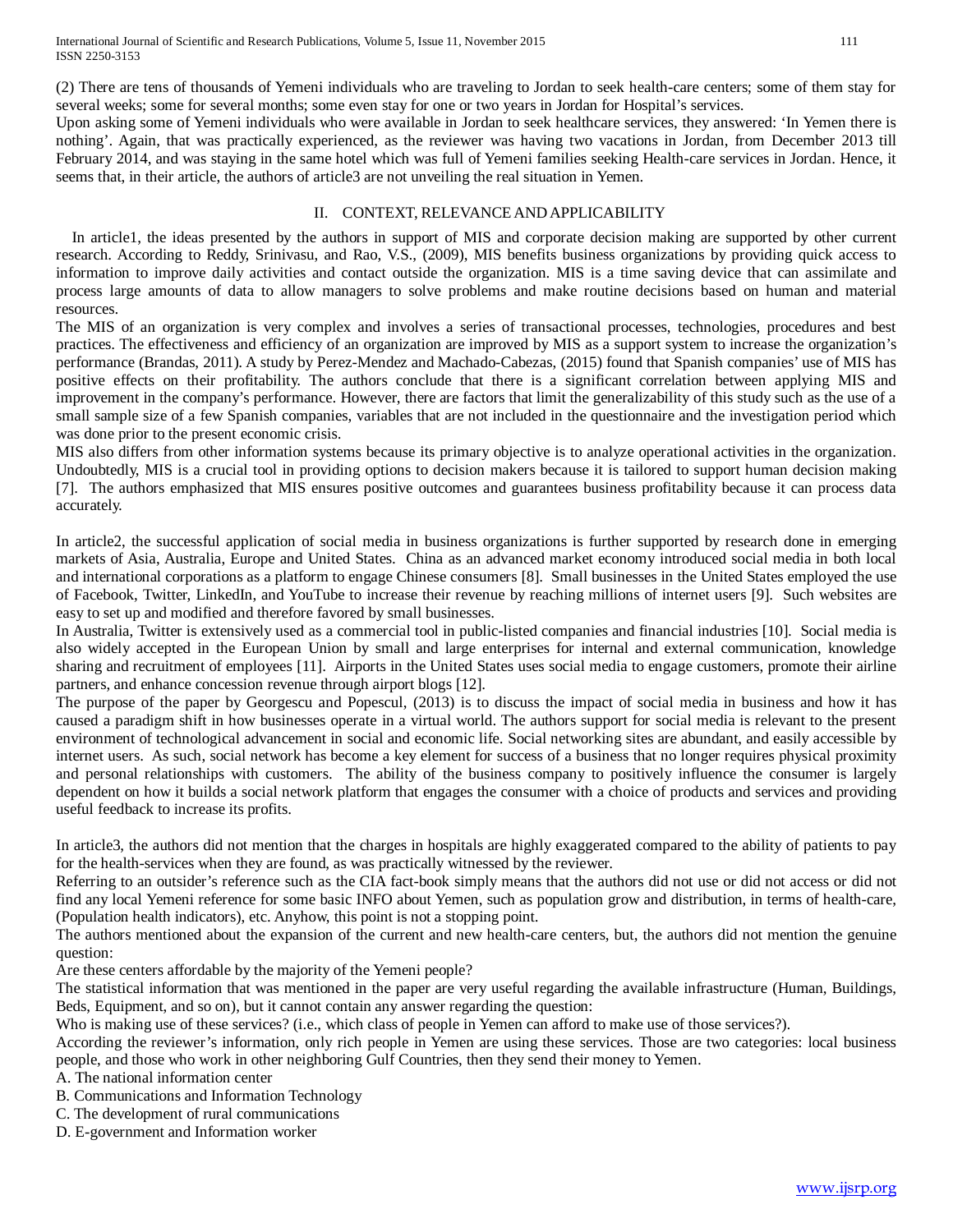International Journal of Scientific and Research Publications, Volume 5, Issue 11, November 2015 112 ISSN 2250-3153

All these IT infrastructures that were either established recently or they are on the way to be established are highlighted properly in the article3.

These Tele-health centers are to be established in developing countries gradually; Yemen is included in this plan as one of the growing countries. Having to utilize this service requires a strong and efficient IT infrastructure in the country (Which is not maturely available in Yemen), besides the cost of operation of such system, which is not affordable whether by the public in Yemen or the country's government's budget. It is a sweet dream to have Tele-health centers in Yemen, but, if it will be set, it will be useful for highly rich people only, based on what is known about level of life, cost of living, and the average income of the Yemenis.

### III. CRITICALEVALUATION

 From article1, it becomes obvious that MIS has a viable impact on current global market economy. However, the organization's reliance on MIS has certain repercussions. First, although managers at all levels need precise data and information to make decisions, the decision at the supervisory level is different from the top level. The DSS (Decision Support System) is more suitable for decisions to meet specific individual or group needs. Second, implementation of the MIS requires costs for training employees, and payment for consultants and licenses. Third, MIS saves time but at the expense of limited face-to-face communication. Lastly, MIS as a form of technology leads to the elimination of jobs when computers can replace human employees [6].

From article2, it seems clearly that 'Social Media' attracts consumers and has undergone development over a period of time. Many social media networks are available for users to connect, share and socialize. The power of advertising on social media is remarkable and perfect for business organizations. This paper provides justification for business organizations to include social media in their business model because it is user friendly and easily available to consumers. E-commerce integrated with social media plays a significant role in boosting on-line business sales. As an example, 20 percent of Chinese consumers use social media to purchase products totaling \$420 billion in 2012.

However, social media is a relatively new concept that is developing among digital consumers. Most companies find building an effective social media strategy as a big challenge. The success of attracting digital consumers depends on trial and error of identifying the right social media platforms. Business enterprises should embrace social media to benefit consumers by building a solid branding foundation for better products and services. The benefits of social media in a competitive business world should be balanced with its serious consequences to avoid social media becoming a platform to deceive consumers with fraudulent practices.

In article3, the authors pointed to the important hurdles against utilizing such health-care services in Yemen, but the authors focused on the rural areas. In fact, these services are difficult to get for the whole of Yemen except in the capital city, as was practically witnessed by the reviewer. In the reviewer's opinion, the authors are having some limitations regarding what to go through, or shortage of information based on shortage of resources. Not showing the full picture about the true situation of the healthcare status (From the points of view of both of the availability and affordability), limits the advantages of the study.

## IV. CONCLUSION

In article1, as a conclusion, it is highlighting MIS as a crucial tool in the current precarious business environment. The MIS is required if businesses are to prosper and successfully compete in the uncertain global economy. This paper definitely supports an extensive application of MIS as best practice for an organization. Despite some shortcomings of the MIS, this support is justifiable. Managers at all levels of the organizational hierarchy need precise and accurate data and information to make decisions. This article definitely stressed the relevance of MIS as a problem solving tool for managers to advance the performance of an organization. Furthermore, the used arguments when reviewing article1 are based on quoted parts out of some published research articles found in the literature.

In article2, as a conclusion, it is focusing on the positive impact of social media application in business but lacks discussion on using social media effectively in the business environment. A more in-depth and thorough discussion of the negative consequences of using social media for business purposes would strengthen the argument in this paper so that a more balanced and critical perspective of social media is provided to the reader. Moreover, selected quoted parts out of some published research articles found in the literature are used to support the arguments when reviewing article2.

In article3, as a conclusion, there is again an exaggerating assumption, when having the ambition of providing some advanced health-care services to some class of the population in a country where the majority of the percentage of the population is not having the basic health-care services, but not the advanced health-care services. Anyhow, reviewing article3 is done solely based on anecdotal evident, as the author lived in that country for one year, and witnessed what contrasts the ideas that came in the article regarding the status of healthcare services in Yemen and affordability of the majority of the population there.

In summary, the application of Management Information Systems is important for any organization to thrive in the ever changing landscape of the knowledge-based economy; some of the examples include supporting decisions making, and enabling social networks to play vital roles in the success of businesses. In other words, in today's competitive world, the functions of the Management